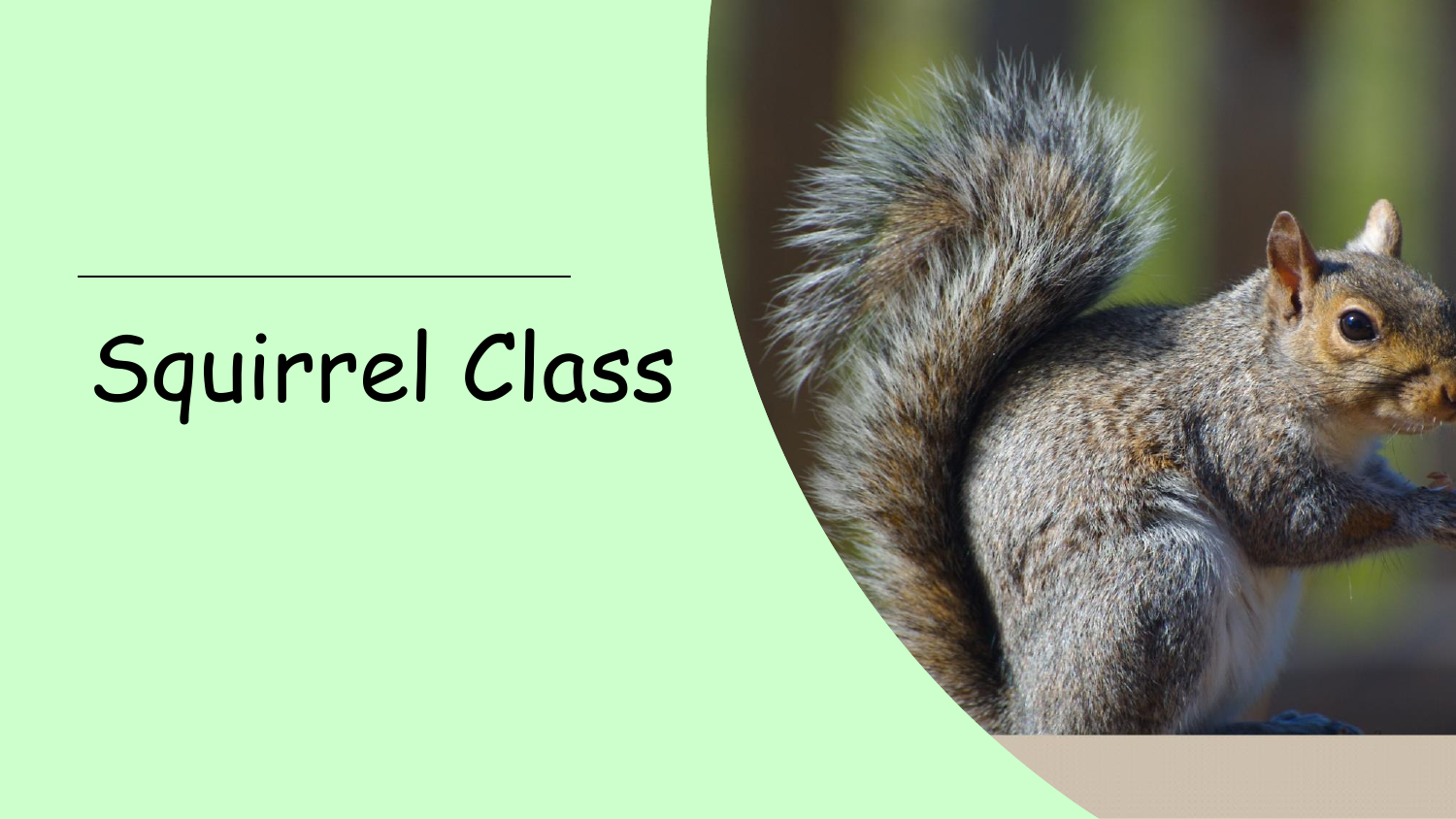# Autumn 1A – Class Library

#### We have enjoyed reading a range of books in our class library.





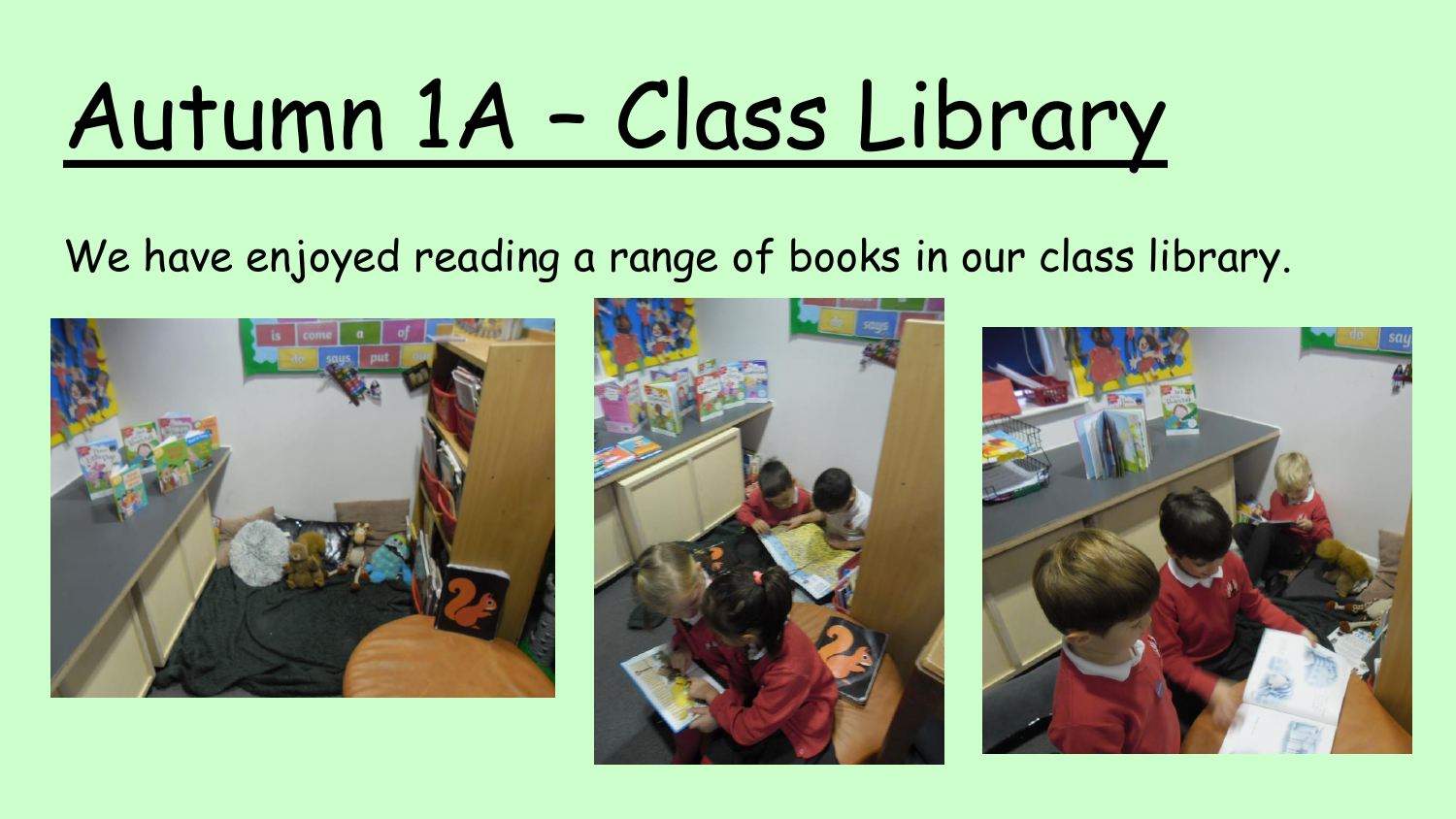# Autumn 1A – Boogie Beats

We had a great time going on a bear hunt with Giggles the monkey.

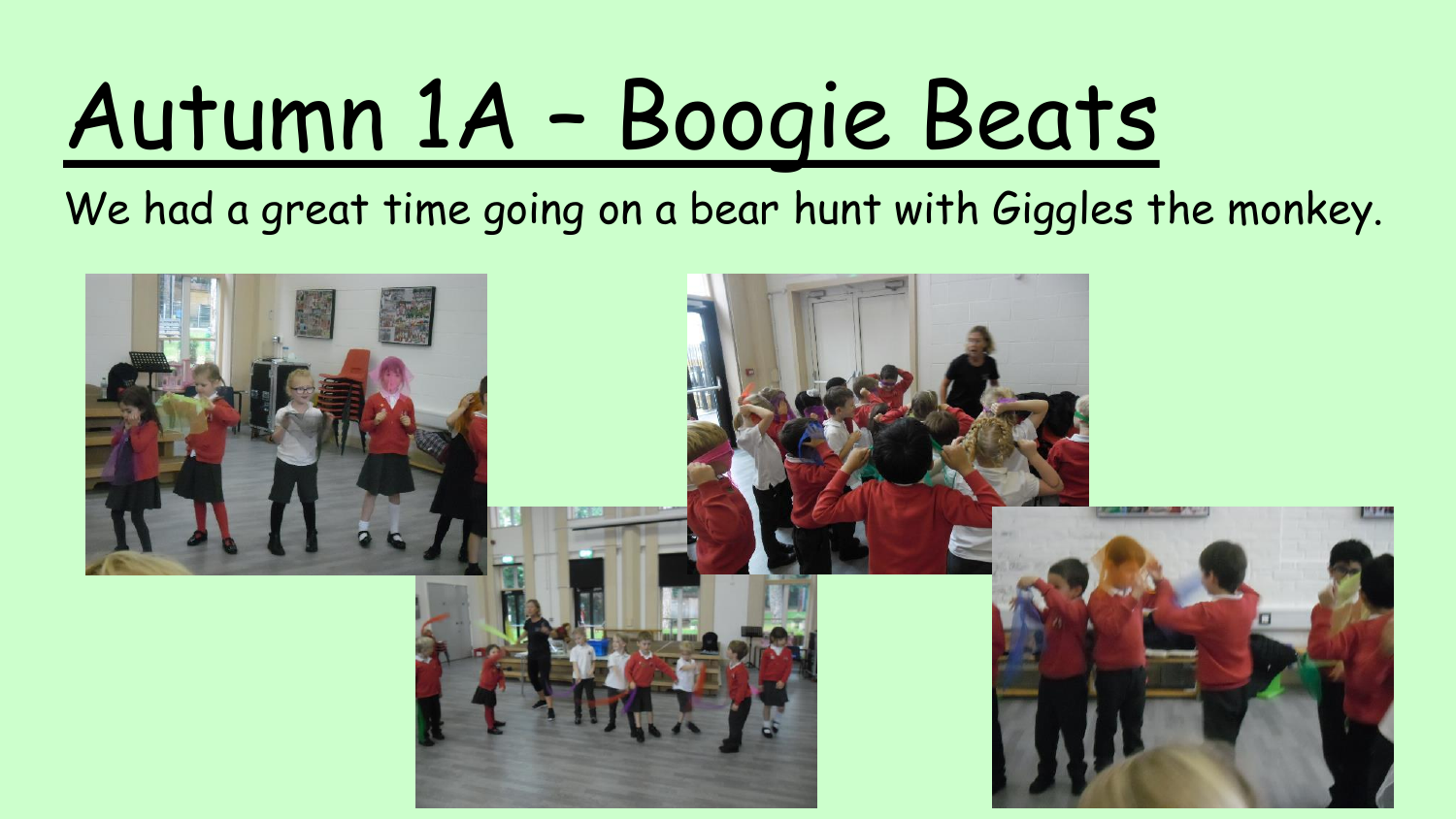## Autumn 1A - Harvest

We all took a trip to St Mary's Church for our Harvest festival. We made harvest hats, performed our harvest songs and learnt about the importance of helping others.







In class we have talked about why we celebrate harvest and how other countries around the world celebrate it.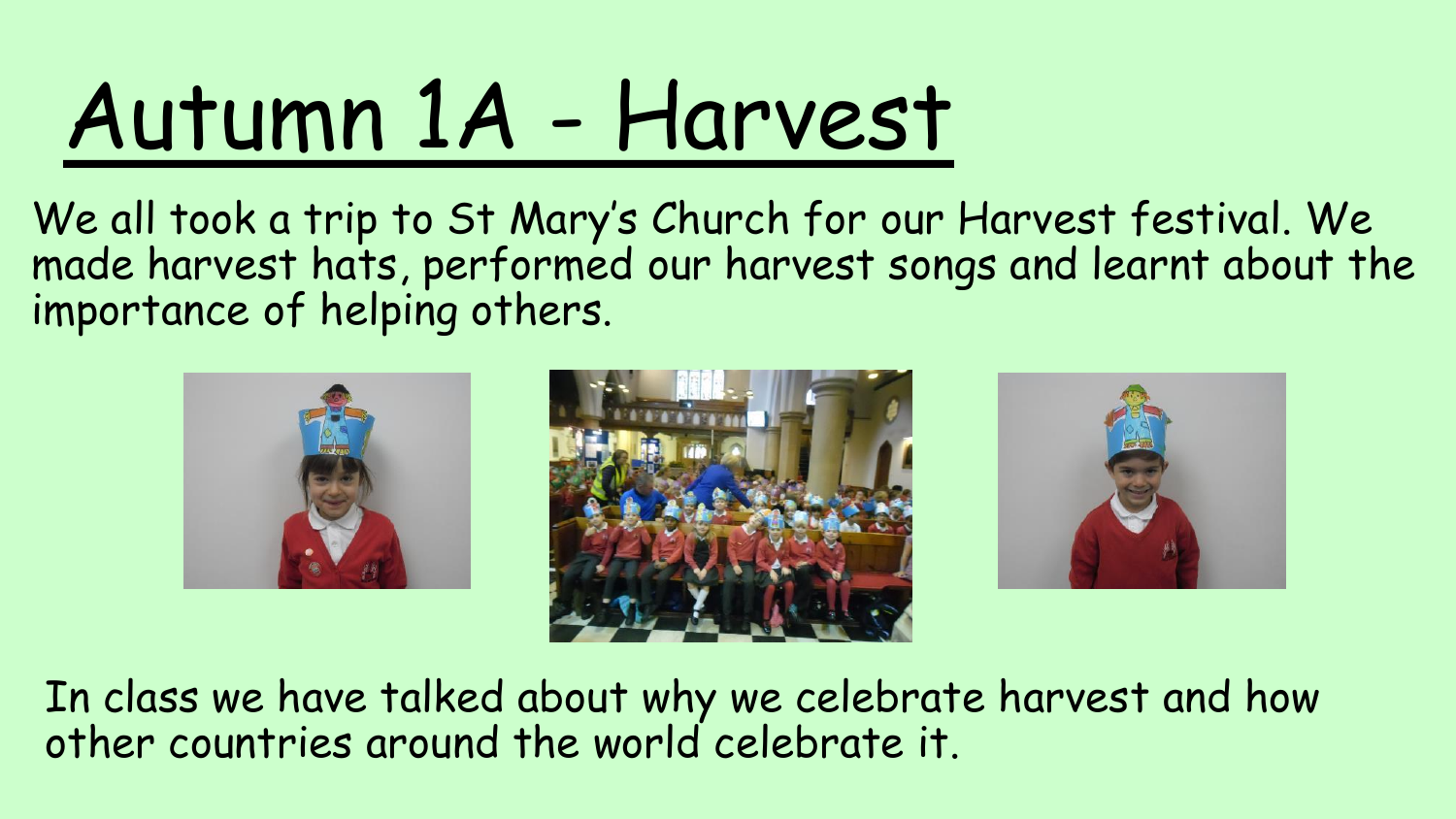## Autumn 1A - Harvest

We all helped to make biscuits to be shared in the community. Mrs Spear rolled the dough and we chose a harvest themed cutter to create our shaped biscuit.







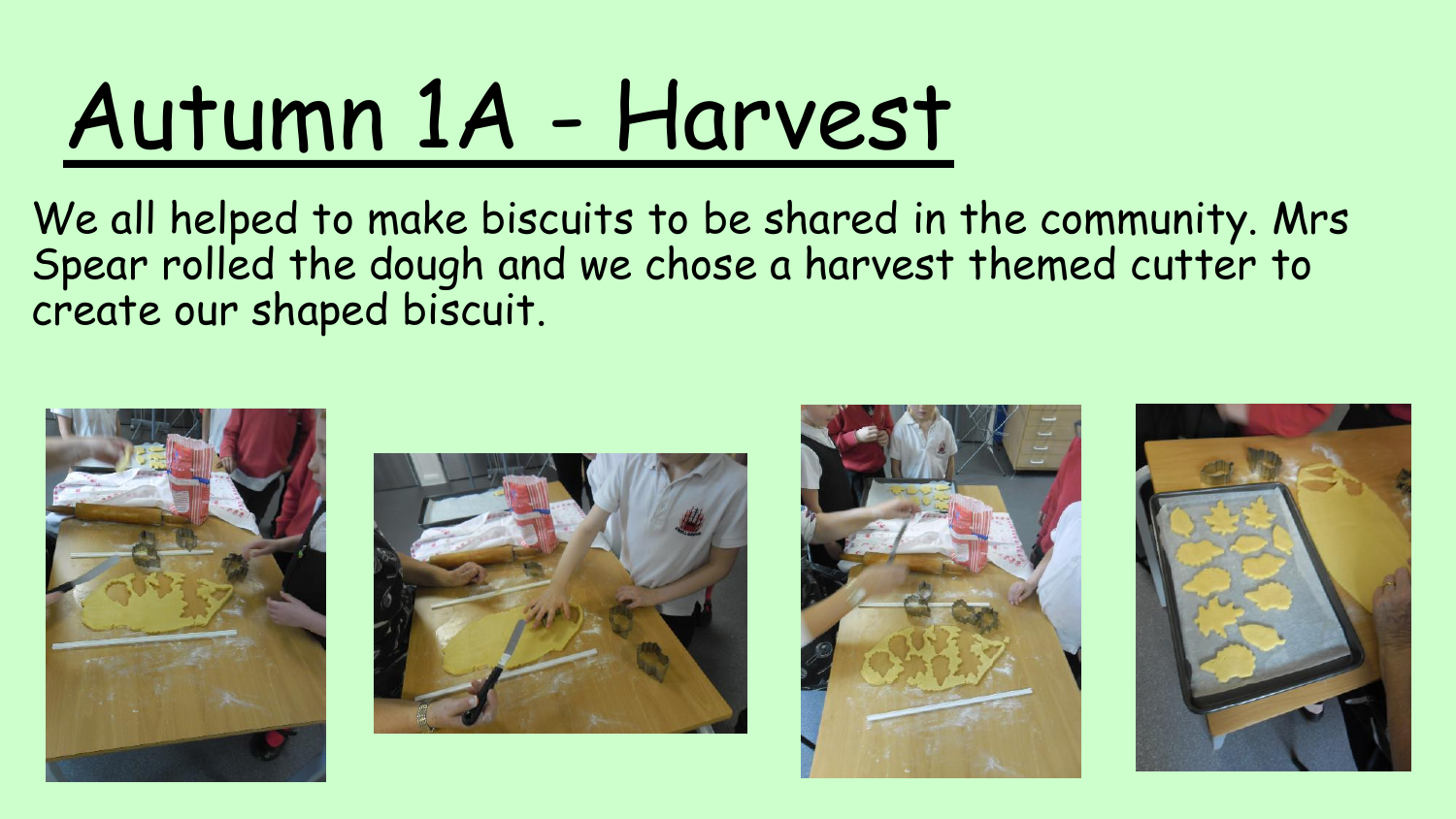## Autumn 1A - In Maths ….

We have been exploring different ways to represent a number using different manipulatives.

We have practised partitioning 2 digit numbers separating them into tens and ones.







We have begun to use the bar model to represent number bonds to 10, including inverse relationships and the commutative law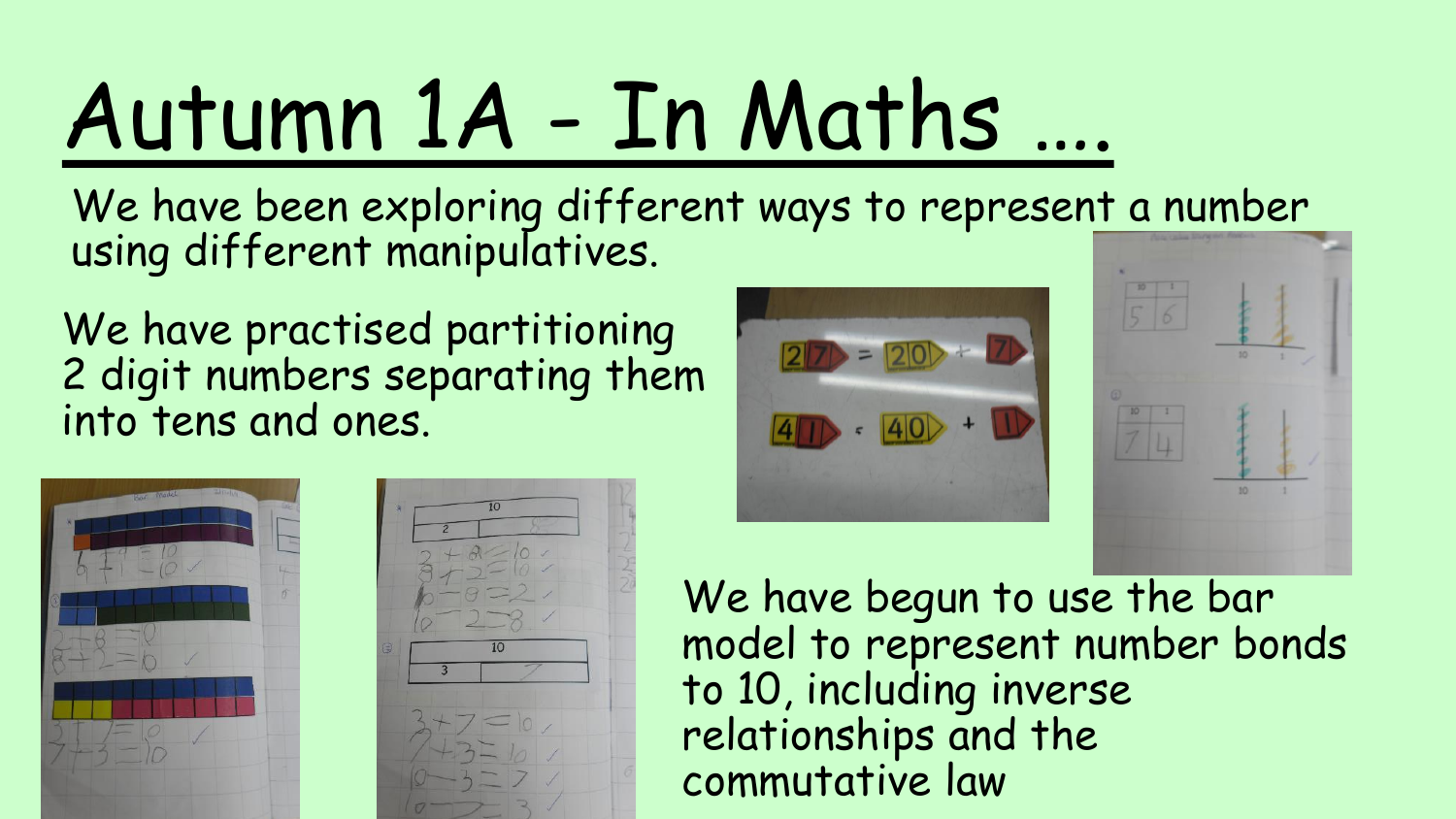#### Autumn 1A – Using our maths ….

We have been investigating and estimating the weight and circumference of the donated pumpkin.

We all held a 2kg weight, tried to rock the pumpkin and talked about how an adult had to lift it onto the cupboard. We thought about whether the pumpkin would weigh more than 2kgs and as a class voted on a weight. We counted up in increments of 10kg and decided it was either 40 or 50kg, we decided it was fairest to choose 45kg as that was mid way between 40 and 50.



We talked about what the circumference was and how we could measure it. The children decided to put their arms around it, switching places until we found 2 who could go right round the pumpkin. In class we used wool to measure the length their arms formed.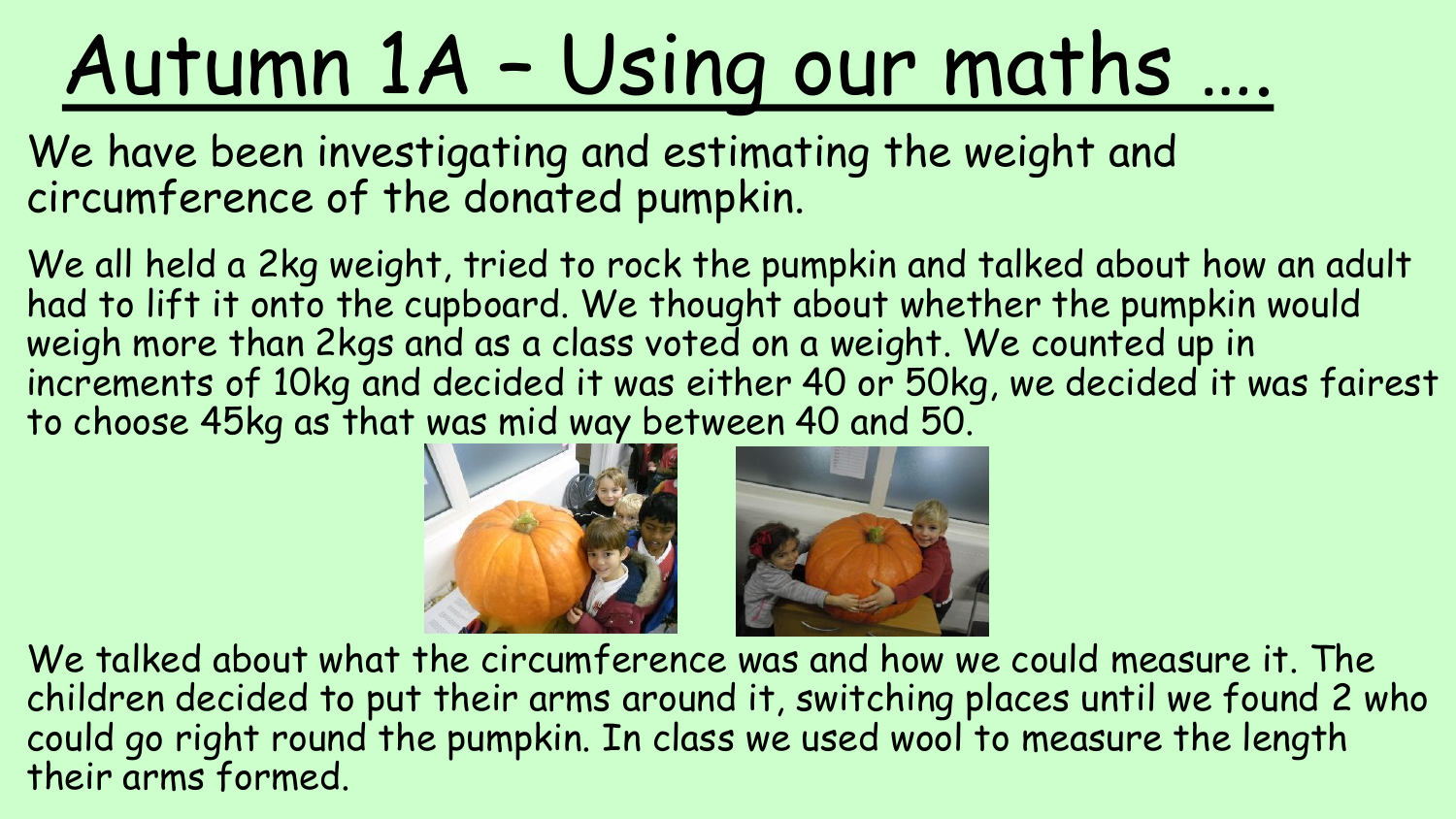## Autumn 1A - In Literacy ….

We have been retelling our favourite stories.

We have practised creating story maps and have produced a story board to retell our stories. We have discussed the personality and appearance of different characters in our stories.



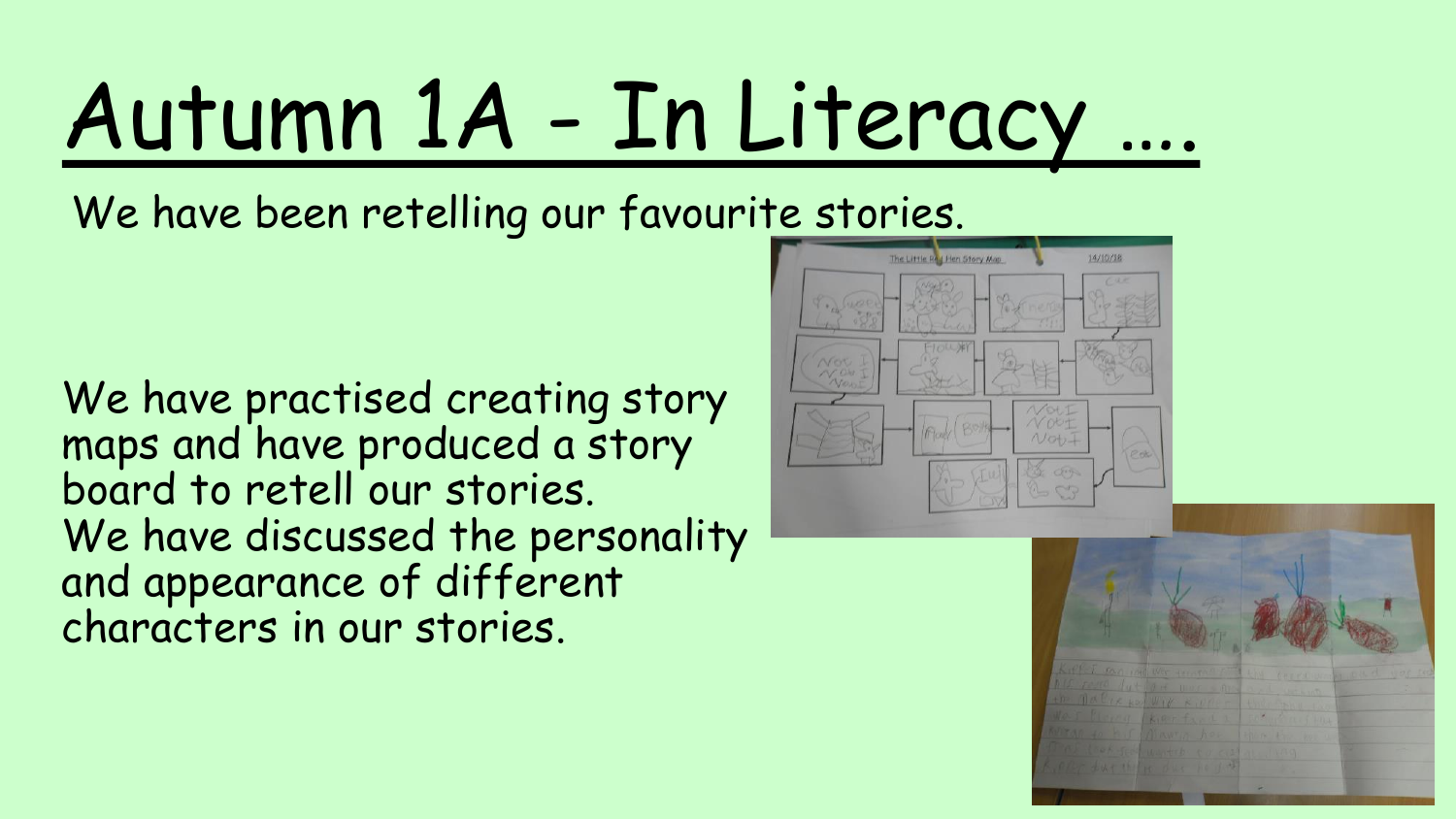#### Autumn 1A - In Art ….

We have been learning about colours, colour mixing and patterns.

We have created a colour wheel to show primary colours and how they combine to make secondary colours. We then used this understanding to create a bigger picture using oil pastels and a colour wash for the background and the colour wheel design to form an umbrella.









We have also been looking at patterns in nature.